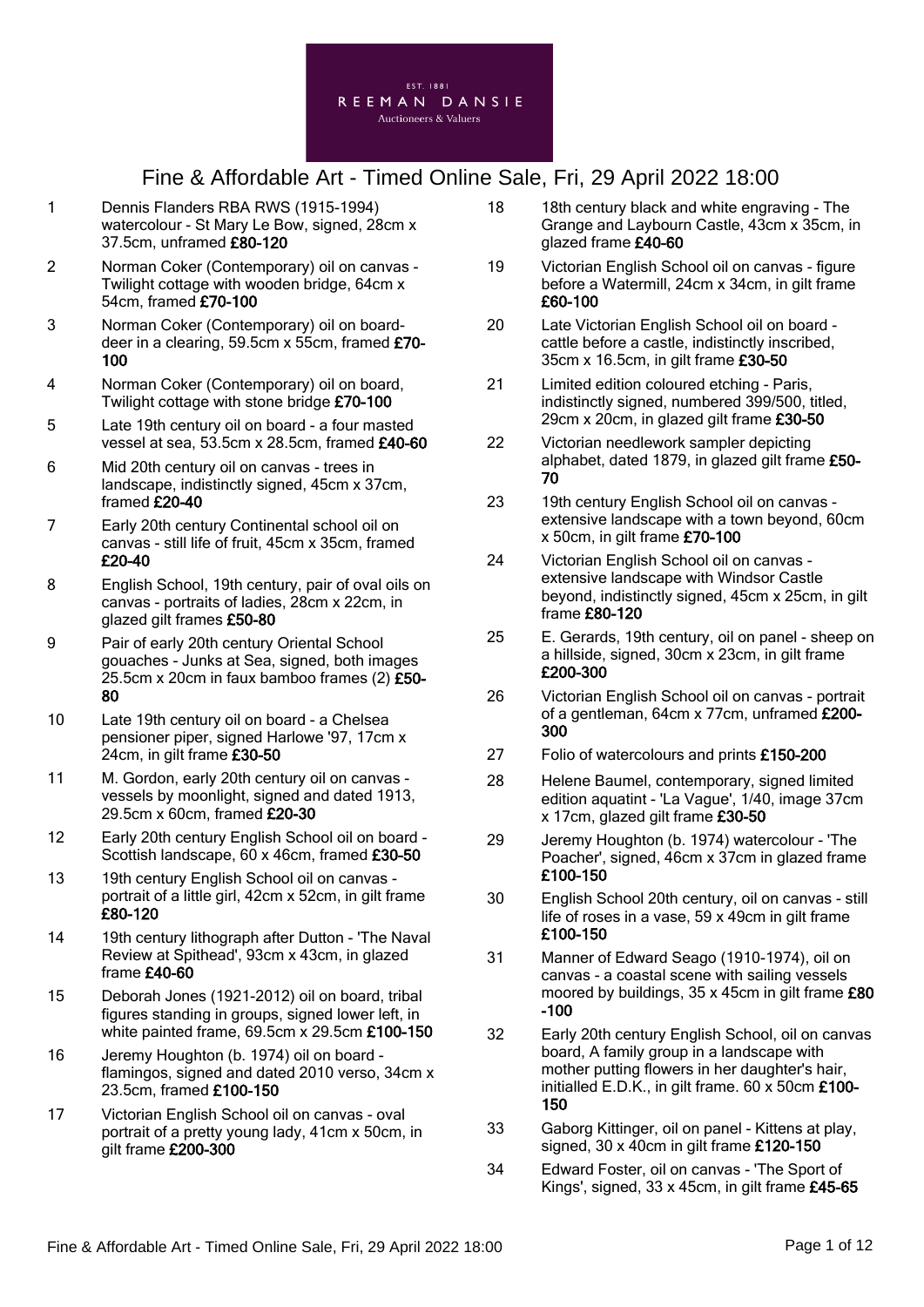

- 35 Deborah Jones (1921-2012), oil on board bedroom scene with children and cats by a four poster bed, signed, 19 x 24cm, in wooden frame. £80-120
- 36 Winifred Austen (1876- 1964) two signed etchings - 'The first shot' 14cm x 22cm and mallards in flight, 29cm x 20cm, both in glazed frames (2) £40-60
- 37 Andre Bafi (Bernard Dufour) (1922-2016) French, oil on board, young lady on bicycle, mounted in glazed frame, 36 x 43cm together with another similar 36 x 45cm (2) £100-150
- 38 Bernard Dufour (1922-2016) French, oil on board, seated female nude with parasol, mounted in glazed frame, 36 x 45cm, together with another of a French town, 29 x 44cm (2) £100-150
- 39 Bernard Dufour (1922-2016) French, oil on board, two young ladies seated, mounted in glazed frame, 29 x 38cm and another similar 33 x 44cm (2) £100-150
- 40 Bernard Dufour (1922-2016) French, oil on board, young lady seated on stone steps, mounted in glazed frame, 44cm x 36.5cm £100- 150
- 41 Willi Kissmer (b. 1951) signed limited edition etching, female torso, no. 209 / 250, mounted in glazed frame, 37 x 64cm £80-120
- 42 Willi Kissmer (b. 1951) signed limited edition etching, female torso, no. 50 / 50, mounted in glazed frame, 27 x 54cm, together with another similar no. 165 / 250, 24 x 35cm (2) £100-150
- 43 20th century English School woodblock print of a farmer at rest with Shire Horse, 16cm x 10cm in glazed frame £30-50
- 44 Boris O'Klein "Dirty Dogs of Paris"etching 'Chacun son tour', 51cm overall in glazed Hogarth frame (Qty: 1) £40-60
- 45 Boris O'Klein "Dirty Dogs of Paris" etching 'W.C. Prive', 51cm overall in glazed Hogarth frame (Qty: 1) £40-60
- 46 Boris O'Klein "Dirty Dogs of Paris" etching 'L'Etourdie', 51cm overall in glazed Hogarth frame (Qty: 1) £40-60
- 47 Boris O'Klein "Dirty Dogs of Paris" etching 'Le Malentendu', 51cm overall in glazed Hogarth frame (Qty: 1) £40-60
- 48 Boris O'Klein "Dirty Dogs of Paris" etching 'Le Profanateur', 51cm overall in glazed Hogarth frame (Qty: 1) £40-60
- 49 Boris O'Klein "Dirty Dogs of Paris" etching 'Eternels Enemmis', 51cm overall in glazed Hogarth frame (Qty: 1) £40-60
- 50 Boris O'Klein "Dirty Dogs of Paris" etching 'Comme nos Maitres', 51cm overall in glazed Hogarth frame (Qty: 1) £40-60
- 51 Boris O'Klein "Dirty Dogs of Paris" etching 'A la Queue', 51cm overall in glazed Hogarth frame (Qty: 1) £40-60
- 52 Boris O'Klein "Dirty Dogs of Paris" etching 'Sus aux curieux', 51cm overall in glazed Hogarth frame (Qty: 1) £40-60
- 53 Pair of colour prints of tigers and cubs feeding, 18 x 17cm in glazed frames (2) £20-40
- 54 Hugo Noske (Austrian, 1886-1960), pencil signed colour woodblock, 26cm x 33cm in glazed frame £80-120
- 55 Modern British gouache of a Butcher's shop, 48cm x 33cm, in glazed frame £40-60
- 56 Japanese painting on silk, owl on a branch, 40cm x 44cm, framed £40-60
- 57 Freda Marston (1895-1949), pair of pencil signed etchings, images 22cm x 16cm and 23cm x 19cm in glazed frames (2) £40-60
- 58 Early 20th century etching High Holborn London, 34cm x 24cm in glazed frame £20-40
- 59 William M. Larkins (1901-1974) Le Quai de Rosaine Bruges, 25cm x 20cm, in glazed frame £80-120
- 60 Lewis Baumer (1870-1963), pencil signed etching - 'The Little Columbine', ex RA 1921, 18cm x 21cm in glazed frame £80-120
- 61 Henry Liverseege (1803-1832) watercolour figures in an interior, 17cm x 14cm, in glazed frame £60-80
- 62 Jean-Guy Beernaert (1928-1999) signed pen and ink portait of a young woman, 12cm x 30cm, mounted in a glazed frame £40-60
- 63 Japanese colour woodblock figures on a bridge in rain 36.5cm x 16cm, mounted in glazed frame £60-80
- 64 John Ernest Foster (1877-1965) oil roses in a glass vase, 30cm x 40cm mounted in glazed frame £80-120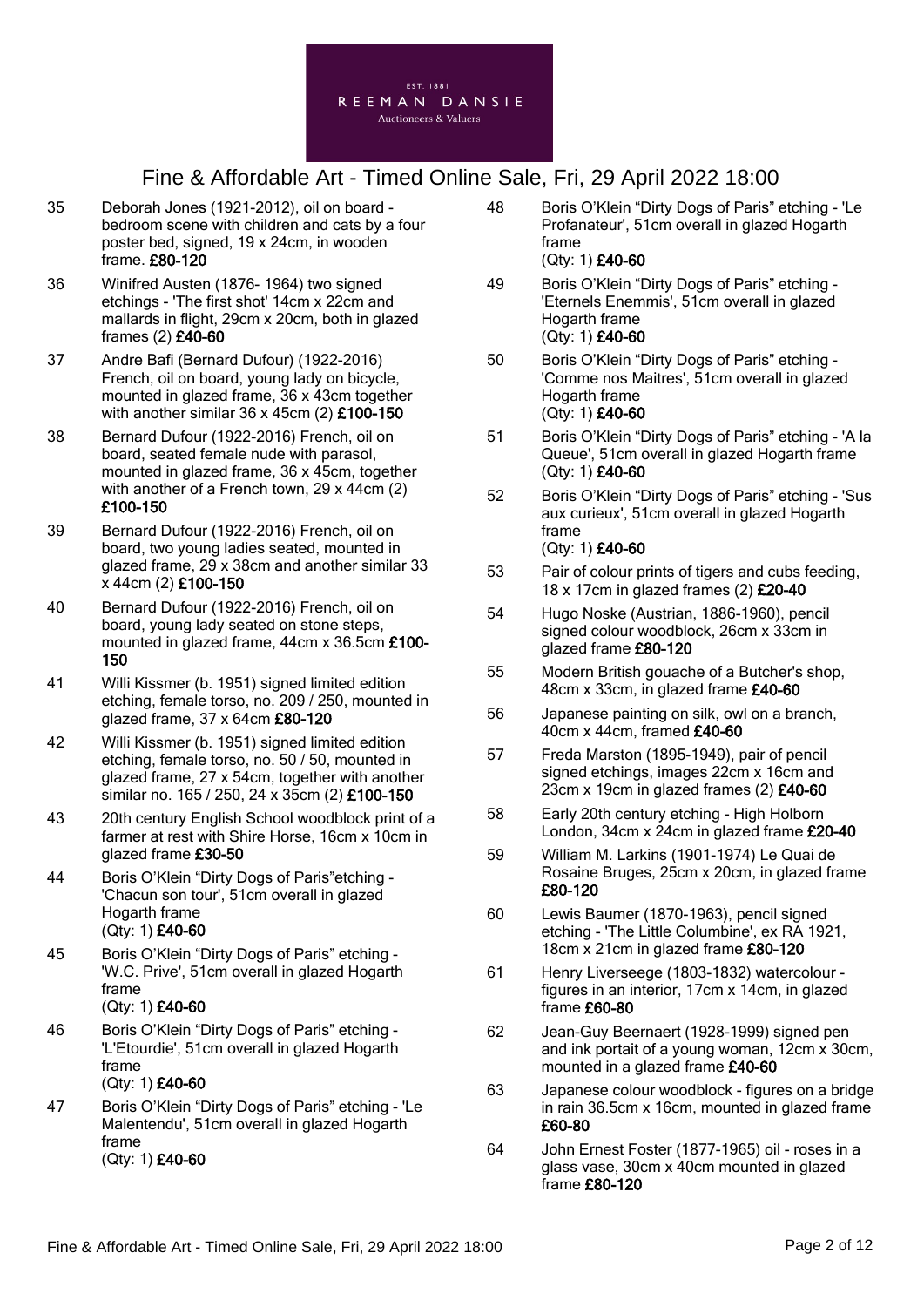

- 65 20th century English school oil on board study, harvest landscape gathering straw, in painted wood frame, 39.5 x 29.5cm £80-120
- 66 Robert Hope (1869-1936) watercolour, buildings beside a river, possibly Edinburgh, signed, 29 x 34cm, glazed frame £100-150
- 67 Leon Arie Feyen (b. 1947) oil on panel, fowl in a landscape, signed, 48 x 60cm, gilt frame £120- 180
- 68 Ina Clogstoun (late 19th / early 20th century): watercolour- three Italian garden scenes, signed, one indistinctly inscribed, the largest 41 x 29cm, glazed frames £100-150
- 69 Martin Hardie (1875-1952) watercolour Slaughden Suffolk, signed, inscribed to reverse, 26 x 36cm, glazed frame £50-100
- 70 Brill print, Derbyshire Scene IV, indistinctly signed and dated '67, inscribed as titled, Artists Proof, image 68 x 48cm, glazed frame. Provenance: Estate of artist John Pittuck £50-70
- 71 English School 1969, coloured print with relief element and applied colour, Falling Water II, indistinctly signed, titled and dated '69, A/P, image approximately 47 x 28cm, together with a print by Richard Bew, signed, titled and numbered 45/50, image 77 x 42cm. Both in glazed frames Provenance: Estate of artist John Pittuck £40-60
- 72 Elisabeth Velacott (1905-2002) pencil, Orchard Drawing, signed and dated '60, inscribed to label verso, 46 x 55cm, glazed frame. Provenance: Estate of artist John Pittuck £150-250
- 73 Sally Mclaren (b. 1936) print, 'Inlet', signed and dated '71, numbered 24/30, inscribed as titled, 50 x 45cm, glazed frame Provenance: Estate of artist John Pittuck £50-70
- 74 Graham Clarke (b. 1941) linocut print Helford, signed and inscribed, numbered 12/50, image 46 x 66cm, framed £120-150
- 75 Graham Clarke (b. 1941) linocut print 'Bridge at Gwick' signed inscribed and numbered 42/50, image 46 x 65cm, framed £120-150
- 76 Graham Clarke (b. 1941) linocut print 'Cadwith' signed titled and numbered 13/50, image 45 x 65cm, glazed frame £120-150
- 77 Graham Clarke (b. 1941) linocut print 'St Anthony's' signed titled and numbered 9/50, image 45 x 65cm, framed £120-150
- 78 Graham Clarke (b. 1941) linocut print Stepham Oast Housers (very rare) 5/100, signed titled and numbered 5/100, image 45 x 65cm, framed £150-200
- 79 Late 19th / early 20th century Japanese woodblock print, 36 x 23cm £30-50
- 80 Continental School oil on panel, 'Infatuation', unsigned, 20 x 26cm £50-70
- 81 Edward Thompson Davies (1833-1867) sepia watercolour - Bryony signed with initials and dated Sunday 19.6.64, 12 x 7cm, glazed frame, Fry Gallery label verso £50-70
- 82 Philip Henry Delanotte pencil and wash, The Ring Ouzel, signed, engraved on page 109, Gilbert White's Natural History and Antiquities at Selbourne, 1875, 16 x 22cm, Fry Gallery label verso with provenance from the artist, glazed frame £80-120
- 83 William Affleck (1869-1943) watercolour Girl and chicks in an orchard, signed, 40 x 30.5cm, glazed gilt frame £150-250
- 84 Harold Day, mixed media, 'Perth W. A. From Sandringham Hotel, signed and inscribed, 11 x 21cm, together with another titled Mandering Weir, both framed (2) £40-60
- 85 Harold Day oil on board Australian landscape, together with two others by the same hand each signed and titled verso, 15 x 23cm, glazed frames £50-70
- 86 Elizabeth Taggart (b. 1943) oil on board Lap Cat, signed inscribed and dated '80 verso, 9.5 x 9cm £80-120
- 87 Russian School, oil on board young boy, initialled, 20 x 15cm, in glazed gilt frame. Provenance: Ex collection of Roy Miles £80-120
- 88 Garry Fabian Miller (b. 1957) photograph Torn sycamore, label verso, 9 x 9cm, glazed frame £60-100
- 89 Russian School oil on board Woman doing embroidery, 22 x 16cm, signed titled and dated 1955 to reverse. Glazed frame. Provenance: Roy Miles Gallery £60-100
- 90 Elizabeth Taggart (b. 1943) watercolour Black Pierrot, signed, inscribed titled and dated 1977 verso, 12 x 9cm, glazed frame £200-300
- 91 Jan Christian Poortenaar (1886-1958) coloured etching, backs of houses, signed and with blind stamp, image 29 x 44cm, glazed frame  $£50-70$
- 92 19th century watercolour of basket of flowers with insects, 43 x 47cm, glazed frame £60-100
- 93 Julian Dyson (1936-2003) watercolour, Bus from Penzance, signed, titled verso, 25 x 18cm, glazed frame £50-70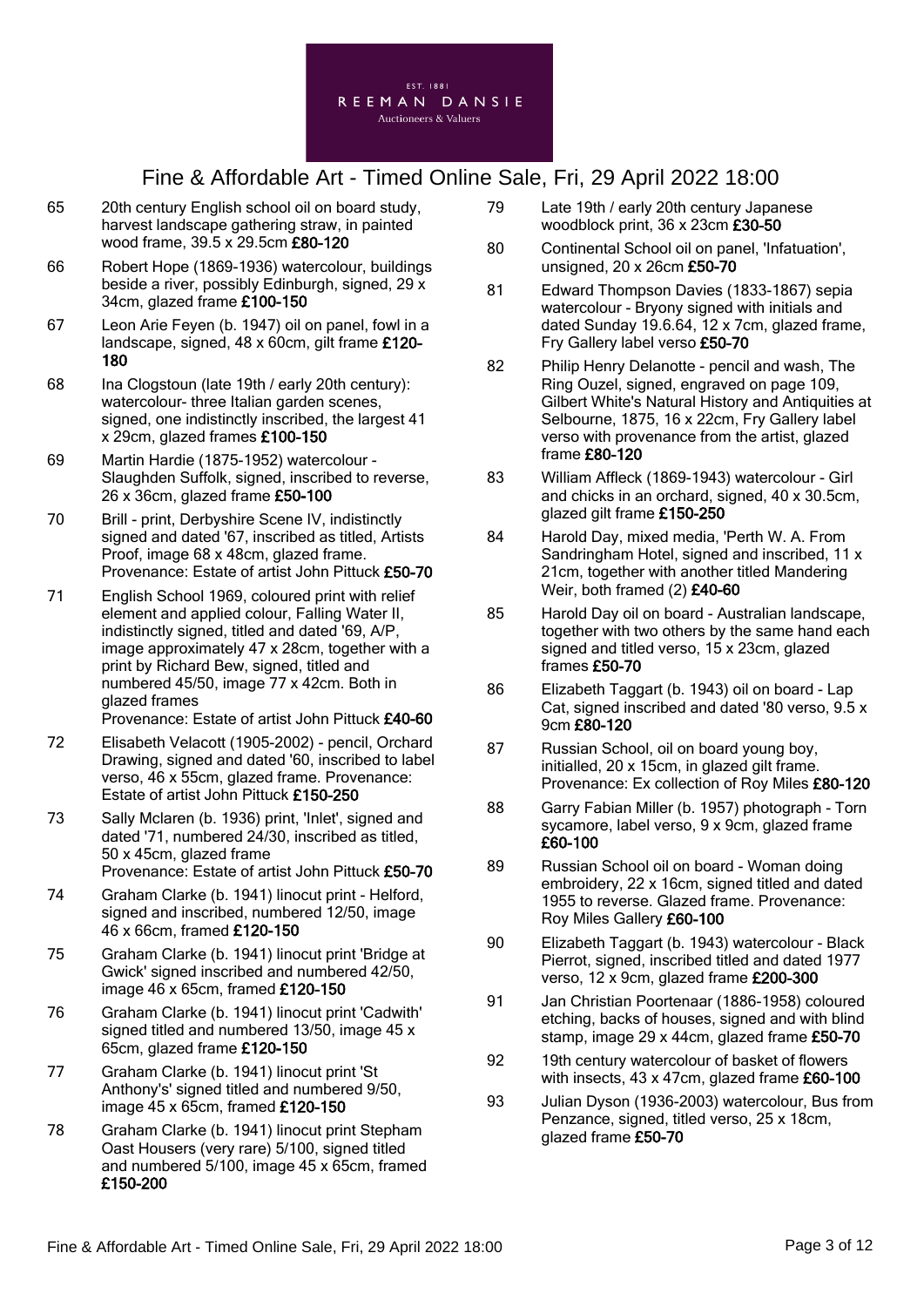

- 94 Fred Millar, early 20th century print, Aviators, published 1918, possibly signed behind mount, 37 x 25cm, in glazed frame £50-70
- 95 Hans Schwartz (1922-2003) pen and ink and watercolour, church, signed and dated '49, 28 x 36cm, glazed frame £40-60
- 96 Norman Smith (1910-1996) oil on board, The white jug, signed and dated 1968, 50 x 60cm, framed £150-250
- 97 Edward Renard (19th / 20th century) watercolour landscape with bridge, signed and dated 1901, 40 x 30cm, glazed frame £60-100
- 98 Edwin La Dell 1914-1970), colour print Apple Tree, 40 x 61cm, glazed frame, New Art Centre label verso £60-90
- 99 Christopher Stevens (b. 1961) crayon Sisters, signed, Piccadilly Gallery label verso, 65 x 44cm, glazed frame £100-150
- 100 After Felix Schlesinger Gouache, figures and rabbit, signed Shirley Hayes, 30 x 40cm, glazed frame £70-100
- 101 Follower of John Bratby oil on canvas, sunflowers and wine bottles, 59 x 70cm, glazed frame £60-100
- 102 Kenneth Rowntree (1915-1997) screen print with dedication, numbered 45/100, 52 x 41cm, glazed frame Provenance: Estate of artist John Pittuck £70- 100
- 103 Pair of 19th century Indian School watercolours, 25cm x 18cm in glazed frames (2) £40-60
- 104 English School late 19th Century, oil on artist board, An oval of an extensive landscape with cattle near trees in the foreground, in original gilt frame. 19 x 23cm. £120-150
- 105 E R Batstone, oil on canvas board A happy Spaniel, signed, in painted frame. 34 x 24cm £25-45
- 106 H Hawthorn, early 20th century, oil on canvas, Two English Setters, signed and inscribed, in painted frame. 37 x 27cm £80-120
- 107 English School 19th century, oil on canvas, A study of a spaniel's head, initialled and dated '87, in oak frame. 18 x 24cm £120-150
- 108 Henry Percy, oil on board, A black and white dog with her pups, signed, framed, 14.5 x 19.5cm £60-80
- 109 Francis William Topham (1808-1877), oil on panel, A young peasant girl and her donkey on a hilly track, in rosewood frame, 16.5 x 15.4cm £150-200
- 110 Frederick Harris, oil on canvas board Shipping off Dover, signed, in gilt frame. 23 x 29cm £30- 50
- 111 English School mid 20th Century gouache- A dramatic racing car scene, 23 x 18cm, in glazed frame £80-120
- 112 John F Mace, oil on board A landscape with chickens by a tree, farm buildings beyond, monogrammed, 16 x 21cm, framed £40-60
- 113 J Swift, oil on board- A river landscape with figures in a punt, 20 x 25cm, framed £30-50
- 114 J Lockyer, 19th century oil on board- young busker holding a monkey with dogs watching, signed, 22 x 29cm, framed £100-150
- 115 Singer Jones, oil on canvas Welsh mining scene in the early morning, signed, 30 x 40cm, framed £70-90
- 116 A pen and wash Chinese landscape, 44cm x 67cm in glazed frame together with another, 22cm x 96cm, in glazed frame  $(2)$  £40-60
- 117 19th century pencil study of a castle, dated 1882, indistinctly signed, mounted in glazed oak frame £30-50
- 118 Concord and Cavendish Morton Spring Rhapsody, 1933 colour woodblock by both brothers signed in pencil apparently only by Cavendish Morton however not inspected out of frame; 51cm x 36cm £60-80
- 119 Late 18th century black and white mezzotint 'Marie Antoinette Queen of France and Navarre', pub. Robert Sayer London 11 Nov 1793, 25cm x 35cm in glazed frame (Qty: 1) £40-60
- 120 Cycling cartoon circa 1900 'Cycling, Two styles of National Dress', 53cm x 37cm in glazed frame (Qty: 1) £40-60
- 121 Rowland Langmaid (1897-1956) etching 'Westminster', signed and titled in pencil, 15cm x 20cm, in glazed frame (Qty: 1) £30-50
- 122 Late 18th century caricature 'From night till morn I take my glass', pub. Oct. 20th 1792 printed Robert Sayer London, 25cm x 37cm, in glazed frame (Qty: 1) £30-50
- 123 Edna Elwell Contemporary egg tempera on gesso panel - 'Morning Run', signed, titled and dated 1999 verso, behind glass in gilt frame (Qty: 1) £20-40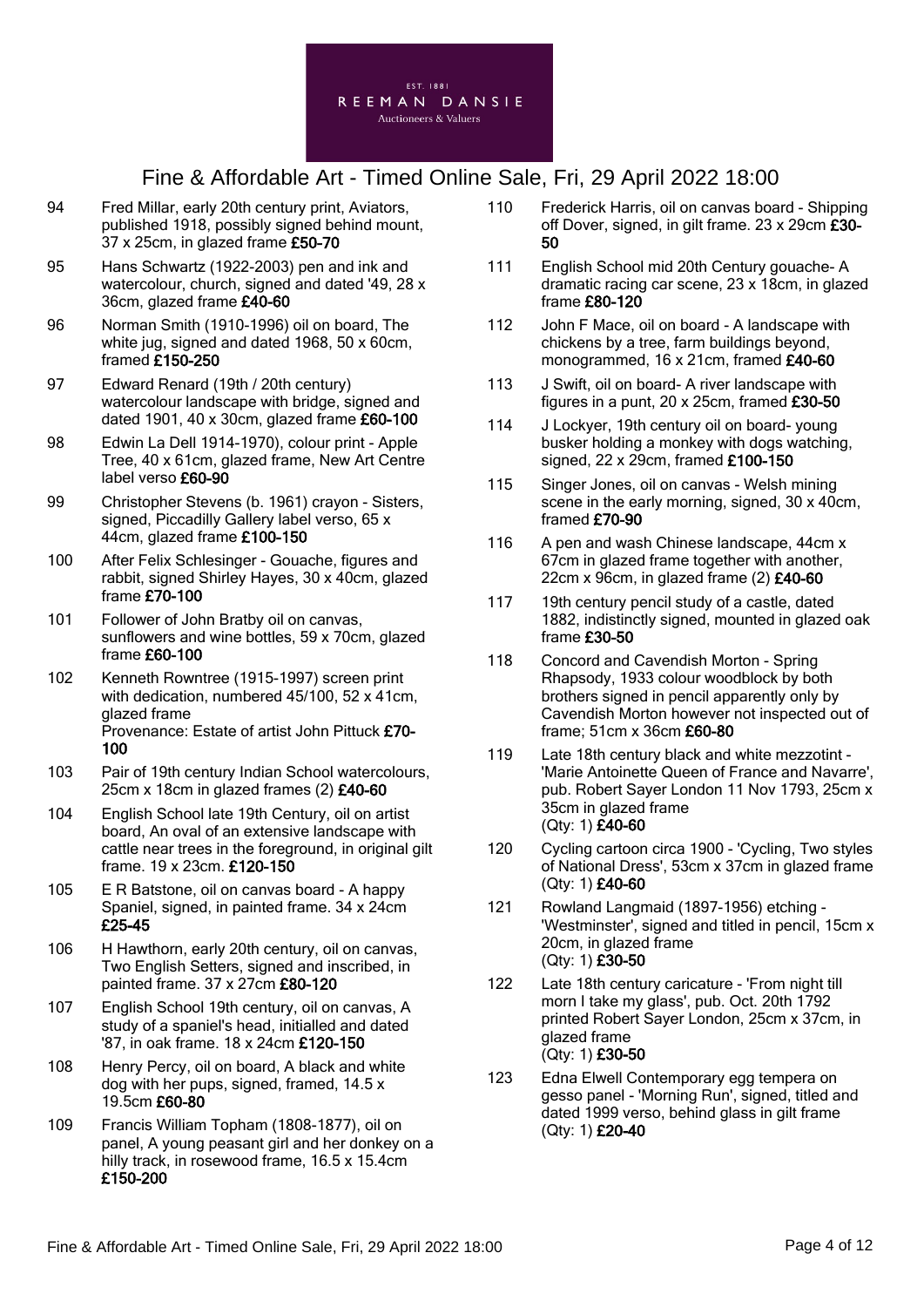

- 124 Paul Marny (French) signed 19th century watercolour - river scene with bridge and cathedral, 20cm x 12cm, in glazed frame (Qty: 1) £30-50
- 125 Japanese woodblock print signed 'Kunichika', 25cm x 37cm unframed (Qty: 1) £40-60
- 126 18th century hand coloured engraving 'A Fortified town called Ahippah,.. Tolaga,.. New Zealand', pub. London, possibly 1785, by Alexander Hogg, 33cm x 22cm, in glazed frame (Qty: 1) £30-50
- 127 19th century tinted lithograph The Royal Mail Steam Packet Company's steam ship 'Boyne', London; Maclure and Macdonald, 61cm x 36cm, in glazed frame. (Qty: 1) £30-50
- 128 A pair of hand coloured 19th century stipple engravings - 'A Peasant Smoking' and 'A Cottage Seamstress', pub. London 1802 Clay & Scriven, both images 20cm x 28cm, in glazed frames (2) £30-50
- 129 Pair 18th century stipple engravings Love & Hope and Love & Jealousy, both 38cm x 32cm in oval gilt frames (2) (Qty: 1) £40-60
- 130 Solomon Vitkin (1923-2009) oil on canvas, Abstract, signed, 55 x 66cm £100-150
- 131 Kenneth Rowntree (1915-1997) Durham cathedral, print, signed dated '76 and numbered 27/75, image 47 x 48cm, glazed frame £100-150
- 132 Group of works by John Pittuck (1938-2005) various media on paper, including portrait studies, typically 52 x 40cm, unframed but mounted, together with an oil on board nude study. (13) £60-100
- 133 John Pittuck (1938-2005) mixed media on paper- 'Ox carcass after Rembrandt', signed and dated 1983, 58 x 40cm, glazed frame, together with a group of unframed works on paper by the same hand, relating to Henry Moore. (7) £50-79
- 134 Robert Winter Fraser (1848-1906) pair of watercolours, 'At Soham', and another 'West Row, Cambs', each signed, dated 1900 and inscribed as titled, 18 x 27cm, glazed frames. (2) £70-90
- 135 C W Morsley, late 20th century watercolour, barge at sea, signed 21 x 29, together with another by the same hand and a marine oil. (3) £50-70
- 136 Natalie Mascall (contemporary) pastel, Photorealistic portrait of a Lion, signed, 40 x 30cm, glazed frame £80-120
- 137 Ezra Mulready (late 19th century) oil on canvas, Departing day, on the Hulks Devonport, signed, inscribed as titled verso, 28 x 41cm, framed £70- 100
- 138 George Stanfield Walters (1838-1924) watercolour - On the Thames, off Leigh, 25 x 34cm, glazed gilt frame £100-150
- 139 Natalie Mascall (contemporary) pastel, photorealistic study of a Gorilla, signed, 17.5 x 17cm, glazed frame £40-60
- 140 Mark Tindell (contemporary) oil on board, Still life with eggs, signed, 48 x 36cm, framed, and another similar of the same size. (2) £150-250
- 141 Johannes Blaeu Essexia, 17th century hand coloured engraved map, 42 x 52cm, glazed frame £50-70
- 142 Group of 17th / 18th / 19th century maps of Essex including Bowles Pocket Map, Robert Morden and others, 7 in total including one replica. £70-100
- 143 Manner of Paul Nash woodblock print, sail boat, unsigned, 13 x 19cm £50-100
- 144 Attributed to Frank Brangwyn watercolour Continental harbour, signed with initials, inscription to reverse, 39 x 18cm £100-150
- 145 Joyce Pallot (1912-2004) gouache Buildings and crane, signed, 70 x 43cm, in glazed frame £60-100
- 146 Manner of Thomas Smythe (1825-1907) oil on canvas - The Timber Wagon in snow covered woodland, 34.5cm x 29cm, in gilt frame £200- 300
- 147 19th century-style oil on board portrait of a female artist, 24 x 19cm, in gilt frame £40-60
- 148 Robert Dighton (1752-1814) coloured engraving - The Specious Orator (James Christie), plate 21 x 15cm, glazed frame £100-150
- 149 Hugh McIntyre (b. 1943) oil landscape with path, signed and dated '83, 24 x 24cm glazed frame £100-150
- 150 B Collins (contemporary) oil on canvas, Hunters and hounds, signed, 60 x 90cm, gilt frame £100- 150
- 151 Delacroix (early 20th century) oil on canvas Tim, signed, titled and dated 1901, 45 x 62cm, framed £100-150
- 152 Charles Henry C Baldwyn (1859-1943) watercolour and bodycolour, fledglings, signed, 14 x 21cm, glazed frame £120-180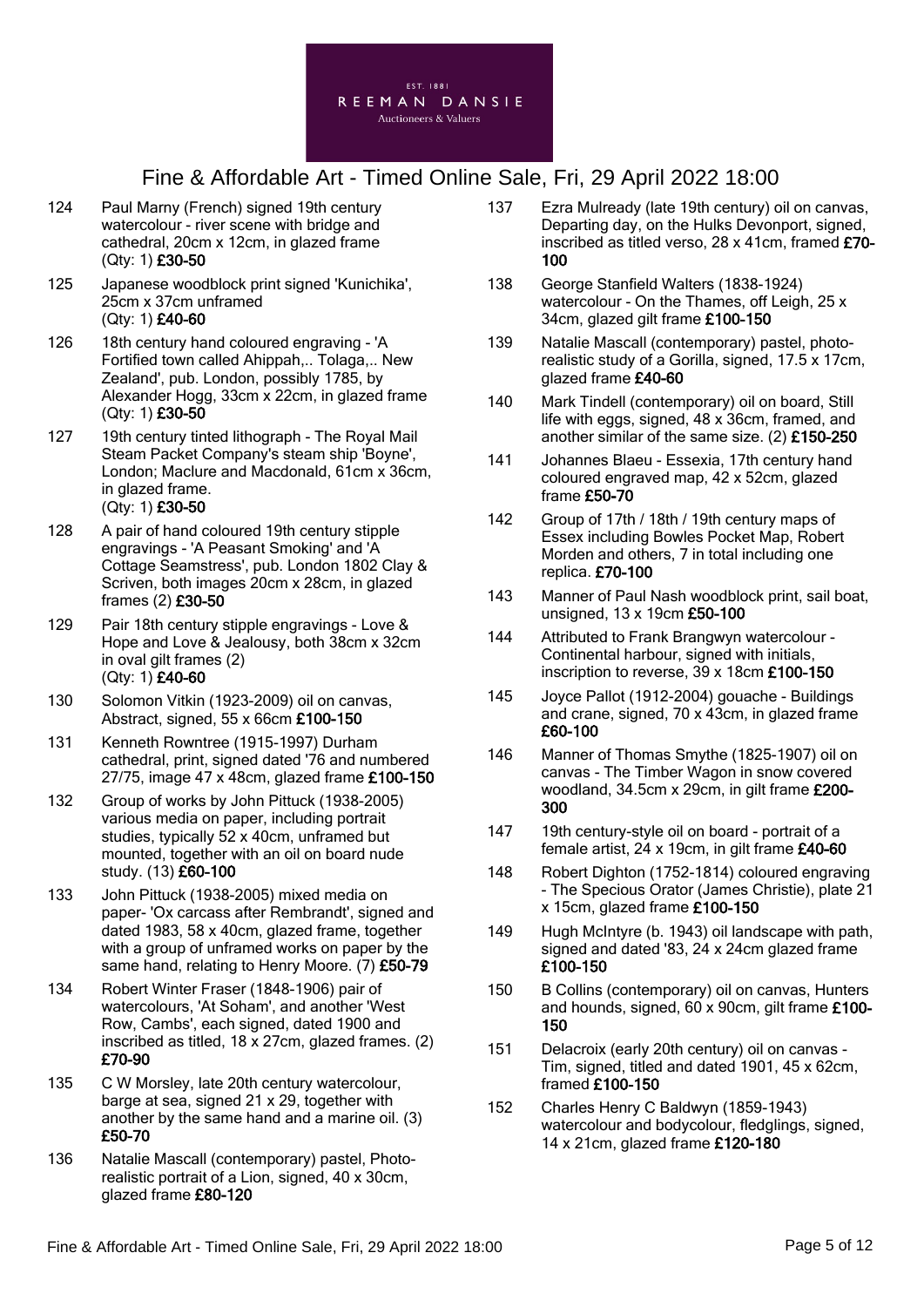

- 153 Ward (late 19th / early 20th century) oil on board - Old Felixstowe, signed, 24 x 33cm, glazed frame £50-70
- 154 Robert Isaac Cruickshanks (1789-1856) two coloured etchings featuring Byron - Fashionables of 1816, Lobby loungers, both with publication details, image 21 x 39cm, in matching glazed frames. (2) £150-250
- 155 English School, early 20th century watercolour, English oak, signed with initials ERS, 36 x 24cm, glazed gilt frame £80-120
- 156 Edwin Bale (1842-1923) watercolour, Val D'Arno, signed, 28 x 35cm, glazed frame £100- 150
- 157 Christopher Saxton: 17th century hand tinted engraved map of Suffolk, 28 x 38cm, together with 19th century map of Suffolk, both in glazed frames £50-70
- 158 Johannes Blaeu: 17th century hand tinted engraved map of Suffolk, 38 x 49cm, glazed frame £100-150
- 159 Davina Jackson (1971) pastel, The Conversation, signed and titled, 61 x 46cm, glazed frame, Boundary Gallery label verso £100-150
- 160 Brian Fojcik (b. 1960) oil on canvas 'study of a dwarf', 46 x 28cm, glazed frame. Thackeray Gallery label verso £80-120
- 161 Herbert Ogden Waters 1903-1996), wood engraving, Mt. Liberty, The Summit, signed and inscribed numbered from an edition of 75, 16 x 35cm, glazed frame £60-80
- 162 British Army officer chalk portrait, indistinctly signed and inscribed Bombay, India, 51 x 35cm, together with another portrait of a similar period signed and indistinctly dated, both in glazed frames. (2) £40-60
- 163 Russian School oil on board, wounded soldier, inscribed and dated 1973 verso, 47 x 36cm, glazed frame. Provenance collection of Roy Miles £80-120
- 164 Howard, oil on board boats on the Thames signed and dated '72, 46 x 53cm, framed £150- 250
- 165 Peter William Daglish (1930-2016) oil on board Sum, signed and inscribed verso, 46 x 40cm, framed £80-120
- 166 Terence Clarke (b. 1953) oil on board 'La Sauce', signed, 33 x 33cm, framed. Thompson's Gallery label verso £300-500
- 167 Terence Clarke (b. 1953) oil on canvas, Ketchup, signed and inscribed dated '09 verso, 30 x 25cm, Thomason's Gallery label verso £250-400
- 168 Norman Coker (Contemporary) oil on board, silver birch wood, signed, 41 x 61cm £50-70
- 169 Antonio De Simone (1851-1907) gouache portrait of The Marion, a vessel sailing out of Brightlingsea, signed and dated 1903, 39 x 57cm, framed, together with portrait William Stead and sailing history of Arthur Shead, who was crew on The Marion and related photographs of the vessel and crew £250-400
- 170 English School, contemporary Mixed media and still life of items on a tabletop, indistinctly signed, 18 x 28cm, framed £50-80
- 171 North Italian watercolour, Agnews label, 15 x 25cm, framed £40-60
- 172 Arthur Rigden Read (1879-1955) colour wood cut - The Rose, signed titled and numbered 27/50, 23 x 23cm, glazed frame £200-300
- 173 Anna Shanon (b. 1916) paper collage, abstract, signed dated 1986, 34 x 19cm, glazed frame £80-120
- 174 Hedi Fenina (b 1943) oil on canvas Figure study, signed  $52 \times 29$ cm, framed  $£60-100$
- 175 Modern British oil on board, indistinctly signed Flower market with another scene verso, 30 x 47cm, framed £40-60
- 176 John Langton (b. 1932) mixed media on board, Architectural study, 34 x 22cm, glazed frame, together with three further works by the same hand £150-250
- 177 Hiroshi Japanese lithographic print signed numbered 8/10 and dated '62, image 47 x 36cm, glazed frame £80-120
- 178 English School, 20th century, oil on canvas Essex & Suffolk Opening Meet, signed Hann, 51 x 76cm, in gilt frame £50-80
- 179 Arthur F Oldham oil on canvas staircase, 94 x 74cm, framed £100-150
- 180 Mel Calman (1931-1994) 1980s pencil cartoon "Mirror on the wall - why aren't I the thinnest of all?", signed and dated, 13 x 11cm in glazed frame £40-60
- 181 D Turini, oil on canvas laid onto board, motorbike and sidecar, indistinctly signed, variously inscribed verso, 16 x 23cm £40-60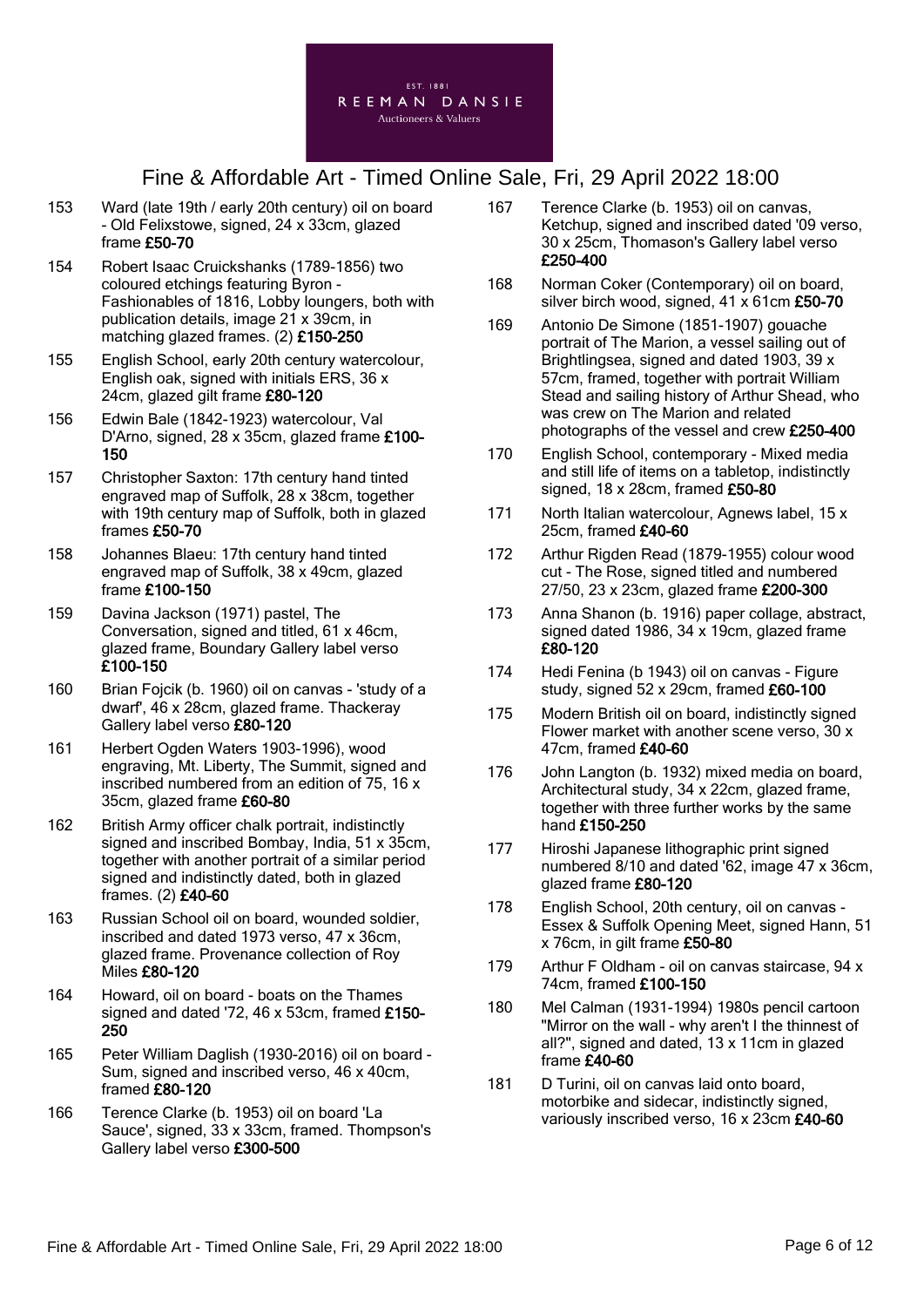

- 182 W. Farley (fl.c. 1930) oil on canvas Circus landscape, inscribed verso 'W. Farley 1959', 55.5cm x 38cm, framed (Qty: 1) £150-200
- 183 Thomas Swift Hutton (1860-1935), watercolour, Coastal scene, signed and dated 1901, 49 x 75cm, glazed frame £100-150
- 184 Jan Sklenar (1909-?) pair of oils on canvas Czechoslovakian Landscapes, signed, titled verso, 35 x 51cm, in gilt frames £120-180
- 185 J. M. Barber, 1860s oil on canvas extensive rural landscape with deer grazing, signed and dated 1863, 42 x 64cm, in gilt frame £120-180
- 186 Joseph Albert Coniston Pettitt, early 20th century, oil on canvas - Coniston Lake, signed and dated 1903, 75 x 50cm, in gilt frame £50-80
- 187 Norman Coker (Contemporary) oil on board, Magnolias, signed, 51 x 41cm, framed £60-100
- 188 Norman Coker (Contemporary) oil on board evening on the river, signed 26 x 31cm, framed £50-70
- 189 Norman Coker (Contemporary) oil on canvas, birds in a clearing, signed and dated 2010 verso, 50 x 50cm: cattle on the road home, 34cm x 29cm, together with two watercolours by the same hand (4) £60-90
- 190 Print of Little Miss Muffet after John Hassall, printed by J Goffart, 40 x 36, glazed frame £40- 60
- 191 Watercolour of Cairo by H.K Johnston, signed and dated 13th September, 1924, 24 x 34cm, together with two watercolours of Temples in Egypt by the same hand (3) £40-60
- 192 Art Nouveau watercolour of a woman by V. Meurein, 51 x 18cm, glazed frame £70-100
- 193 Watercolour of the Pyramids & Sphinx by H.K Johnston, signed and dated Sept. 13th 1924, 25 x 34cm, together with a watercolour of the Nile at Luxor by the same hand (2) £40-60
- 194 Antique watercolour of a Turkish soldier with a horse, 30 x 38cm, together with another similar, both in glazed frames. (2) £40-60
- 195 Mid 20th century wash picture depicting Colchester castle, signed and dated '48, 26 x 37cm, glazed frame £30-50
- 196 Henry Crowther (19th / 20th century) oil on canvas 'Hayfield Flash', signed, inscribed and dated 1931, 30.5 x 39cm £200-300
- 197 Leonard Hugh Long (1911-2013) oil on board, Australian Landscape, signed and dated '47, 30 x 37cm, framed £100-150
- 198 Charles Sims (1873-1928) watercolour, Study of a girl in Breton costume, signed and dated 1890, 53 x 36cm, glazed frame £200-300
- 199 James Gillray (1756-1815) hand coloured etching, Morning Promenade upon the Cliff Brighton, published H. Humphrey 1806, 35 x 56cm, glazed frame £150-200
- 200 David Roy Macgregor (1925-2003) oil on canvas, two masted vessels, signed, 57 x 78cm, framed, exhibition label verso for Society of Graphic Art, framed £200-300
- 201 Sir John Tenniel (1820-1914) pencil Sketch preliminary sketch for Punch cartoon, 14.5cm x 21cm, in glazed gilt frame Provenance: The Political Cartoon Gallery £70-100
- 202 \*Carole Hodgson (b. 1940) mixed media on paper, Between Clouds and Water, titled, signed and dated 1987, 38.5 x 27 $cm$ , glazed frame  $£60-$ 100
- 203 \*Eduardo Paolozzi (1924 -2005) photolithograph- Totems and Taboos of the Nine-to-Five Day, unsigned, label verso states artists proof, glazed. 25.5cm x 38.5cm £70-100
- 204 Alphonse Mucha (1860-1939) lithograph-L'illustre Soleil du Dimanche 1897, in glazed gilt frame. 35cm x 25cm £70-100
- 205 Amy Craister of Leeds (late 19th / early 20th century) oil on canvas, portrait of a young woman, inscribed to stretcher ' A Craister', stencil for E. S. K. (examined South Kensington), 56 x 40cm, glazed frame Provenance: Removed from The Garden House, Hampstead £80-120
- 206 Robert George Talbot-Kelly (1861-1934) watercolour, Eastern scene, signed and dated 1899, 28 x 54cm, glazed frame £200-300
- 207 Auguste Lamplough (1877-1930) watercolour, Nile scene, signed and indistinctly titled 21 x 51cm, glazed frame £120-180
- 208 Robert George Talbot Kelly (1861-1934) watercolour, Eastern scene, signed and dated 1899, 32 x 46cm, glazed frame £200-300
- 209 \*John Hanbury Pawle (1915-2010) oil on board-The Chez at Blézé, signed and dated 97, 40.5cm x 51cm £120-180
- 210 \*John Hanbury Pawle (1915-2010) oil on board-Bedroom Window, signed, 33cm x 40cm £100-150
- 211 Wyndham Lloyd (1909-1997) oil on canvas hillside houses, signed, 51cm x 61cm, unframed £40-60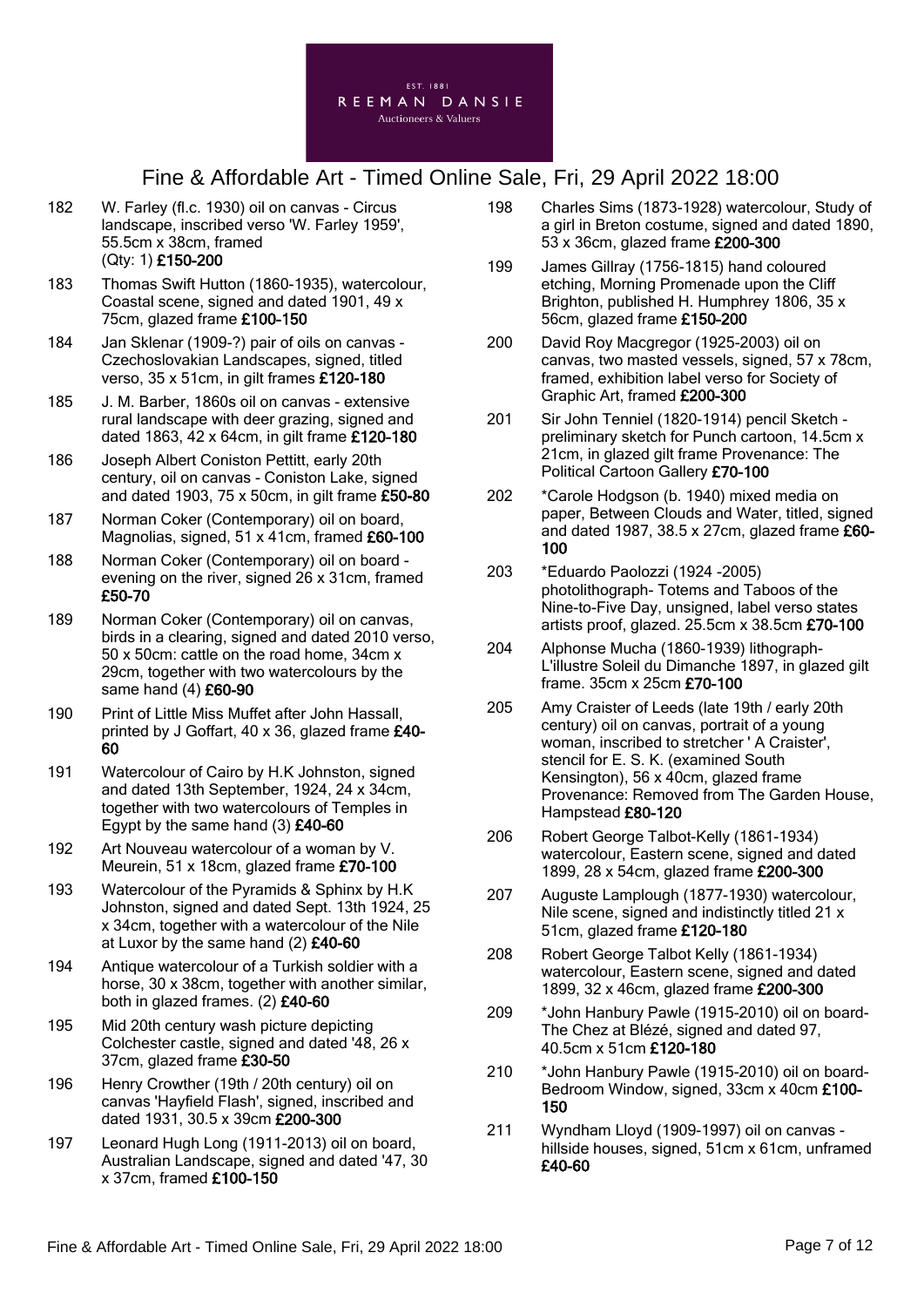

- 212 \*John Hanbury Pawle (1915-2010) oil on board-Eygalieves Landscape, signed and dated 93, 52cm x 65cm £150-200
- 213 \*John Hanbury Pawle (1915-2010) oil on board-The Galata Tower, signed and dated 92, 66cm x 76cm £150-200
- 214 \*John Hanbury Pawle (1915-2010) oil on board-The Bridge Over The Lot, signed and dated 93, 46cm x 51cm £150-200
- 215 \*John Hanbury Pawle (1915-2010) oil on board-The Pond, signed, 45.5cm x 51cm £150-200
- 216 \*John Hanbury Pawle (1915-2010) oil on board-Valley of the Ash, signed, 61cm x 71cm £200- 300
- 217 \*John Hanbury Pawle (1915-2010) oil on board-River landscape scene, unsigned, 61cm x 71cm £150-200
- 218 \*John Hanbury Pawle (1915-2010) four watercolour and gouache works- Mediterranean landscapes, unframed £60-100
- 219 \*Sir Frank Brangwyn (1867-1956) etching, 'Albi', signed and dated '26, signed, 35 x 55cm, glazed frame Provenance: Removed from The Garden House, Hampstead £100-150
- 220 After Hogarth etching on wove Characters, Charicturas, signed and dated 1741 to plate, 21 x 24cm, glazed frame together with another - The Battle of the Pictures, both in glazed frames £50-70
- 221 Jessica Jane Charleston, contemporary, pencil and pastel - 'Woman and Dog with their eyes closed', signed, titled verso and dated 2017, 22cm x 26cm, in glazed frame £30-50
- 222 Raphael Kirchner (1876-1917) two original lithographic covers for 'Le Frou-Frou' magazine, Paris, 1907, both 21cm x 27.5cm in glazed frames. (Qty: 2) £30-50
- 223 16th Century Engraving- 'Atahualpa 1584' from 'Les vrais portraits et vies des hommes illustres', Paris 1584. 14.5cm x 17cm, in glazed frame. £40-60
- 224 William Leslie Rackham (1864-1944) watercolour - 'Mill and Wherry, Reedham', signed, 28.5cm x 20cm in glazed frame. £20-40
- 225 William Leslie Rackham (1864-1944) signed pair of watercolours - 'Nr Reedham Ferry', 20cm x 15cm and 'Mill at Ludham', 25.5cm x 17.5cm, both in glazed frames. £40-60
- 226 19th century French oil on panel young girl, indistinctly signed, 25cm x 29cm, unframed (Qty: 1) £50-70
- 227 Late 18th century engraving, 'An inland view in Atooi, one of the Sandwich islands', pub. 1790 London Alexander Hogg, 36cm x 23cm, in glazed frame £30-50
- 228 Late 18th century black and white mezzotint 'Poor Jack', pub 1790 London, Robert Sayer, 25cm x 36cm, in glazed frame (Qty: 1) £50-70
- 229 A group of antique engravings Churches of Rome, 1650 by V. Regnard, pub. Collignon, each approx 36cm x 32cm, unframed, 9 sheets in total. (Qty: 9) £40-60
- 230 Late 19th century group of watercolour portraits - the Billiat family, circa 1850, each 19cm x 29cm, in mounts, unframed (6) (Qty: 6) £60-100
- 231 Charles Vernier (French 19th century) group of military hand coloured lithographs - 'Costume de L'Armée Française': 'Tambours', 'Musiciens', 'Administration Militaire', 'Maison du Roi Mousquetaires', 'Corps Etrangers', 'Officers Porte Drapeaux', images 32cm x 25cm, in mounts unframed (6) (Qty: 6) £40-60
- 232 Peter McCarthy (b. 1955) acrylic on canvas, The wild flowers, signed, inscribed as titled verso, 92 x 92cm £20-40
- 233 Heard (20th century) watercolour Essex river view, signed and dated '68, 33 x 48cm, in glazed frame £30-50
- 234 English School, oil on panel A prize cow, 19 x 27cm, in maple veneered frame £100-150
- 235 Joseph Lee (1901-1974) pen and ink cartoon "...Britain's bigger, bouncier and brawnier babies...", signed, titled, 36cm x 46cm, in glazed frame £40-60
- 236 Ron Sims (1944-2014) acrylic on canvas Self Portrait at Easel, initialled and dated '87, unframed, 21cm x 18cm £50-70
- 237 Mid 19th century, East Anglian School, oil on board - figure unloading a cart before ruins, 13cm x 20.5cm, unframed £30-50
- 238 David Michael Jones (1895-1974) wood cut engraving - Nativity with cross and star, unsigned, labelled verso 'Clover Hill Editions 1982 catalogue number E40, date 1925', image 10 x 7cm, in glazed frame. £60-100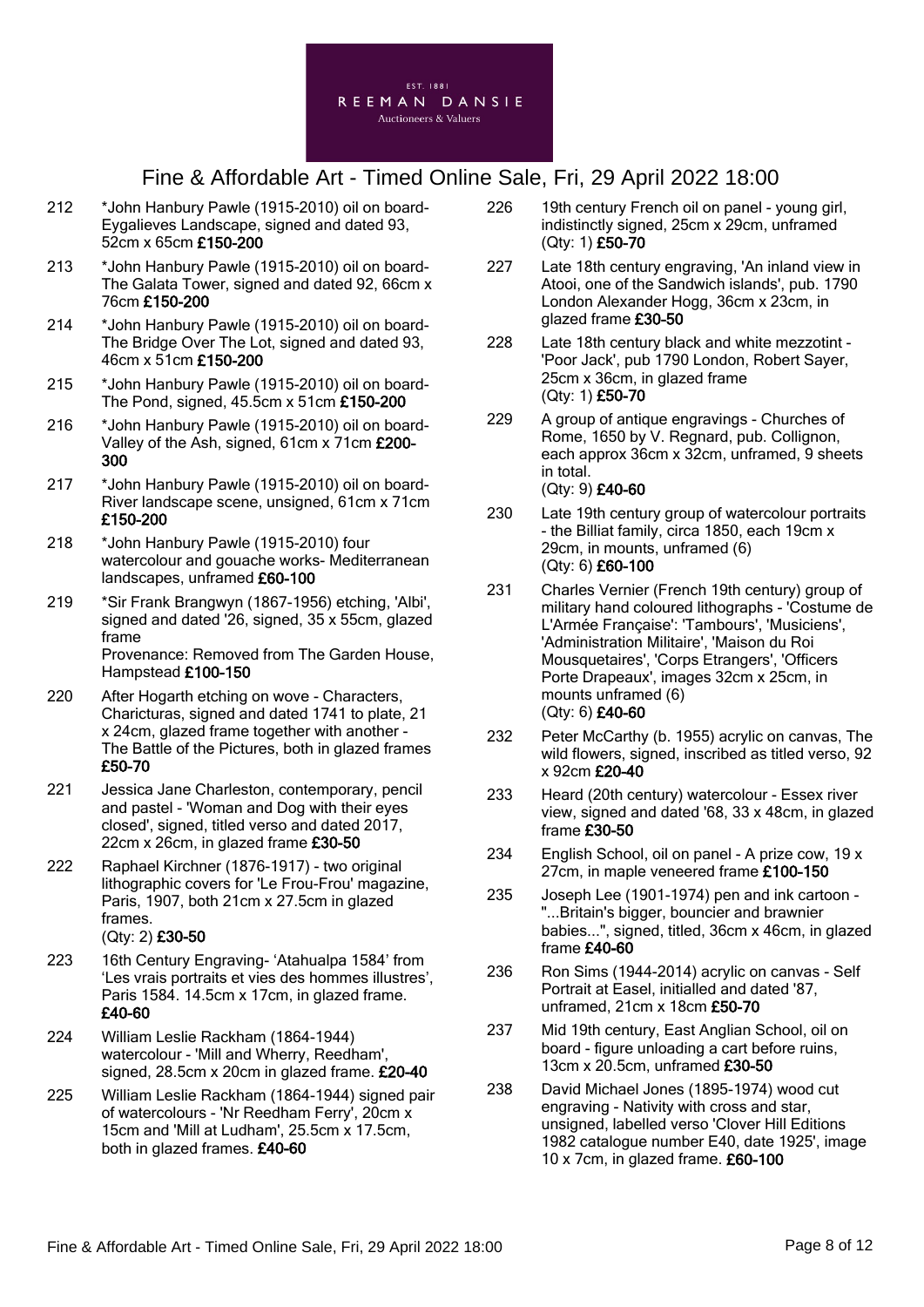

- 239 English School, 19th century, pair of very fine pen and ink landscapes, one indistinctly signed and both titled - Keswick from Greta Bridge and Valley of Troutbeck, Westmorland, 10 x 15cm, gilt glazed frames (2) £20-30
- 240 Anne Constance Draper nee Grubb (19th century) group of five works on paper, landscapes, one inscribed White Cliff Cross from Mill Bank, each inscribed and variously dated verso, approximately 12 x 18cm £60-80
- 241 Manner of Mabel Lucie Atwell watercolour, Best friends, 20 x 15cm, together with Mabel Lucy Atwell printed material £20-40
- 242 1820s English School pencil drawing Lake View, dated '22, 8cm x 16cm, mounted Provenance: Abbott & Holder 1950s £20-40
- 243 Antique hand coloured engraved map Palma De Mallorca, 28cm x 35cm, mounted £20-30
- 244 Sarah Chalmers, contemporary, oil on board stormy coastline, 41cm x 51cm, framed £60-100
- 245 Ken Howard (b.1932) pair of signed coloured prints - Church and Town 42/350 and 43/250, 34cm x 51cm, in glazed frames £30-50
- 246 John Doubleday (b. 1947) mixed media, 'Mirage' signed, 31 x 21cm, glazed frame £20-40
- 247 Henry Bunbury (1750-1811) after Edmund Scott, stipple engraving, The Parade, 36 x 44cm, glazed frame £30-50
- 248 Jak, Raymond Allen Jackson (1927-1997) pen, ink and wash cartoon - "Well I know Billy personally - but what sort of an act does this Clore do", signed and titled, 48cm x 53cm, in glazed frame £40-60
- 249 Jean le Capelain 19th century lithographic print 'Hermitage Jersey', printed by Day & Son circa 1847, 54cm x 37.5cm in glazed Hogarth frame. (Qty: 1) £40-60
- 250 Francis S Walker mezzotint after Gainsborough - The Blue Boy 27cm, x 40.5cm, together with a Folio of three similar early 20th century prints - 'Jan Steen', 'Sleeping Sportsman', 'The Storm'. (2) £20-30
- 251 Ravenet (18th century) after Carlo Cignani engraving - 'Charity', proof before letters, 48.5cm x 34cm, in glazed frame. (Qty: 1) £40-60
- 252 Late 19th/early 20th century oil on panel, a mother and child, bearing signature E. Dinet, 31cm x 39cm, unframed £60-80
- 253 William Buckler (1814-1884) watercolour portrait of Lady Manningham- Buller holding a floral posie, signed and dated 1843 and inscribed to label verso, in maple frame 69 x 58cm £30-50
- 254 Peter Collins (1923- 2001) folio of charcoal female nude sketches and portraits (29) £40-60
- 255 Peter Collins (1923- 2001) folio of mainly 1970s pencil female nude sketches (29) £30-50
- 256 Hazel Calder-Brooke, early 20th century, oil on board - portrait of a child, 'Sandra', the artist niece, signed, 50 x 40cm, in gilt frame £50-70
- 257 Italian School, early 20th century, watercolour 'Venetian Beauty', indistinctly signed, 32 x 26cm, unframed £60-80
- 258 Attributed to Randolph Caldecott (1846-1886), pen and watercolour, the lookout, signed with initials R.T.C., 14.5 x 8.5cm, glazed frame £80- 100
- 259 Regency pencil sketch of a house, titled Church End, Finchley, 20 x 25cm, glazed frame £20-40
- 260 17th century hand coloured engraving- map of Exeter - Braun, Georg. Civitas Exoniae (vulgo Execester), plate 32 x 40cm, glazed frame £60- 100
- 261 William Stephen Tomkin (1861-1940) watercolour - Destroyers at Sea, signed and dated 1902, 18 x 26cm,in glazed gilt frame £180 -250
- 262 Circle of Copley Fielding (1787-1855) watercolour - Extensive Loch scene, circa 1840s, bearing signature, 18cm x 26cm, in glazed gilt frame £30-50
- 263 Harry Dixon (1861-1942), oil on card grisaille, 'Black Rhinoceros', signed, 20cm x 33cm, unframed £100-200
- 264 Eddie Wolfram (b. 1940) oil on canvas-Housewife, signed verso '12/ 2000, 106.5cm x 106.5cm £60-100
- 265 Eddie Wolfram (b. 1940) oil on canvas- Bed Sitter, signed verso 1/73, framed, 95cm x 123.5cm £60-100
- 266 Elaine Vollherbst Greyhounds print, 54cm x 75cm, in glazed frame £30-40
- 267 Penny Berry Paterson (1941-2021) four unframed colour linocut prints- Gifford's Hall I, signed and numbered 3/12, John Eley in the Afternoon (BBC Radio Suffolk), signed and numbered 4/20, St. Mary's, Long Melford, signed and numbered 6/11 and Country Gentry, signed and numbered 8/30 £40-60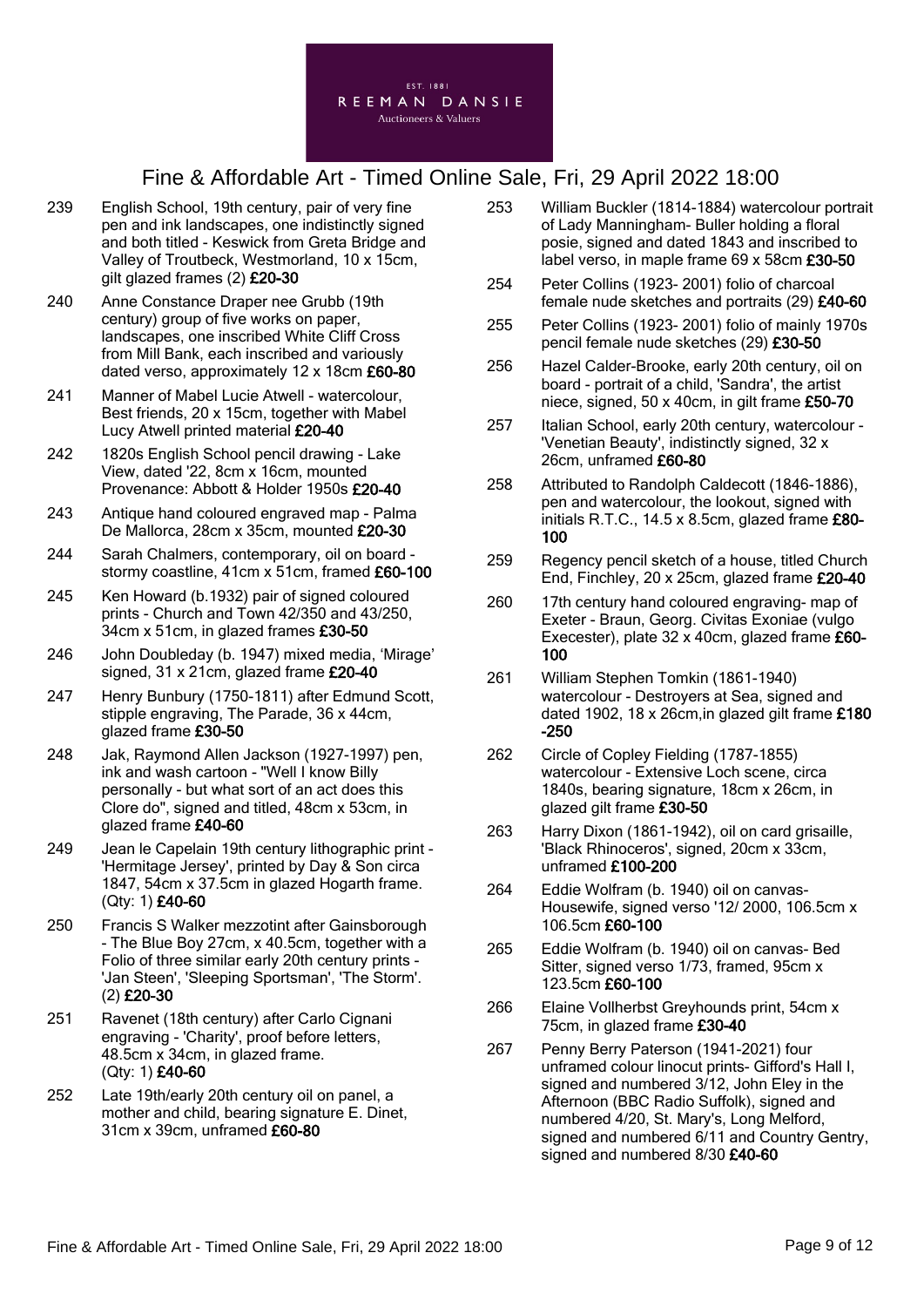

- 268 Roy Perry (1935-1993) signed limited edition print - 'Short of the Green', 66/500, 40cm x 57cm, in glazed frame £20-40
- 269 William Garfit (b.1944) signed limited edition print - Rushing River, 113/500, 46cm x 56cm, in glazed gilt frame £20-40
- 270 Anna Zinkeisen (1901-1976) coloured print Coronation Flowers, 50cm x 60cm, framed £30- 50
- 271 Greenwood & Co 19th century engraved map of Gloucester, dated 1831, in glazed frame, total size 71 x 80cm £20-40
- 272 After Rolf Harris lithographic print, Landscape, signed and numbered 200 / 295, 56 x 46cm framed £20-40
- 273 English School, contemporary, pencil drawing Kerry by Moonlight, indistinctly inscribed, dated and initialled, 36cm x 26cm, in glazed frame £30 -50
- 274 Ben Perkins, contemporary, watercolour wildfowl on a river, signed an dated '90, 26cm x 39cm, in glazed gilt frame £40-60
- 275 1970s English School watercolour and gouache - Wild Flowers, signed and dated '77, 47cm x 34cm, in glazed gilt frame £20-30
- 276 English School, oil on panel portrait of a seated spaniel, 18 x 23cm, in ebonised frame £100-150
- 277 William Russell Flint (1880-1969) limited edition print, signed and with blind stamp, image 42 x 56cm, glazed frame £20-40
- 278 20th century English School signed limited edition coloured etching - Rough skinned Poison Arrow Frogs, 5/70, 39cm x 28cm, in glazed gilt frame £20-40
- 279 Liz Deakin (contemporary) watercolour, Coastal landscape, signed, 30 x 48cm, together with another by the same hand, both framed. (2) £20- 30
- 280 Early 20th century English School watercolour '2nd Dragoon's (Royal Scots Greys), Comet, Royal North British Dragoon's 1707', inscribed and ink, 37cm x 25cm £50-70
- 281 Jan Langan, two fashion designs £30-50
- 282 Graham Clarke (b. 1941) print Sepharn East Houses, signed and numbered 17/100, circa 1960's, 66cm x 46cm, unframed (Qty: 1) £50-70
- 283 Graham Clarke (b. 1941) print St Anthonys, signed and numbered 15/50, circa 1960's, 66cm x 46cm, unframed (Qty: 1) £50-100
- 284 Graham Clarke (b. 1941) print St Anthonys, signed and numbered 38/50, circa 1960's, 66cm x 46cm, unframed (Qty: 1) £50-100
- 285 Graham Clarke (b. 1941) print Helford, signed and numbered 13/50, circa 1960's, 66cm x 46cm, unframed (Qty: 1) £50-100
- 286 Graham Clarke (b. 1941) print Bridge at Gweek, signed and numbered 25/50, circa 1960's, 66cm x 46cm, unframed (Qty: 1) £50-100
- 287 Graham Clarke (b. 1941) print Bridge at Gweek, signed and numbered 27/50, circa 1960's, 66cm x 46cm, unframed (Qty: 1) £50-100
- 288 Kuniyoshi Utagawa (1797-1861) Japanese wood cut print, samurai and attendant, 34 x 21cm, together with three other Japanese prints, all in glazed frames £70-100
- 289 English School, late 19th century, still life with fez, 38 x 57cm, framed £30-50
- 290 \*Carole Hodgson (b. 1940) mixed media on paper - 'Back', 1985/86, signed and titled, 93cm x 70cm, in glazed gilt frame £150-200
- 291 20th century oil on canvas of boats, Helford Creek, signed Dyer, 59 x 76cm, framed £100- 150
- 292 Tom Keating (1917-1984) pastel after Degas, 76 x 50cm £40-60
- 293 Anatoli Nikolaevich Nikolsky (b. 1934) oil on canvas - Still life of spring flowers with daffodils and tulips, signed and dated 1956, 51 x 41cm, framed £60-100
- 294 S. H. Brereton, Edwardian oil on canvas waterfall, signed and dated 1910, in original gilt frame, 44cm x 29cm. £30-50
- 295 Julian Trevelyan R.A. (British, 1910-1988) limited edition signed etching 'San Gimignano' signed and numbered 7/20, 48 x 38cm, glazed frame £200-300
- 296 David R Mason, 20th century, watercolour Grand Regatta Columbus 1992, "Grand Parade of Sail passing the Wirral waterfront", signed, 42 x 61cm, in glazed frame £150-200
- 297 Mid Victorian large botanical watercolour, indistinctly signed, 65 x 56 (arched) in glazed glazed frame £50-80
- 298 Jerry Kwan (b.1934), woodblock print titled Yes, signed, numbered 6/10 and dated 14th June 1972, 64.5cm x 46cm, in glazed frame £60-80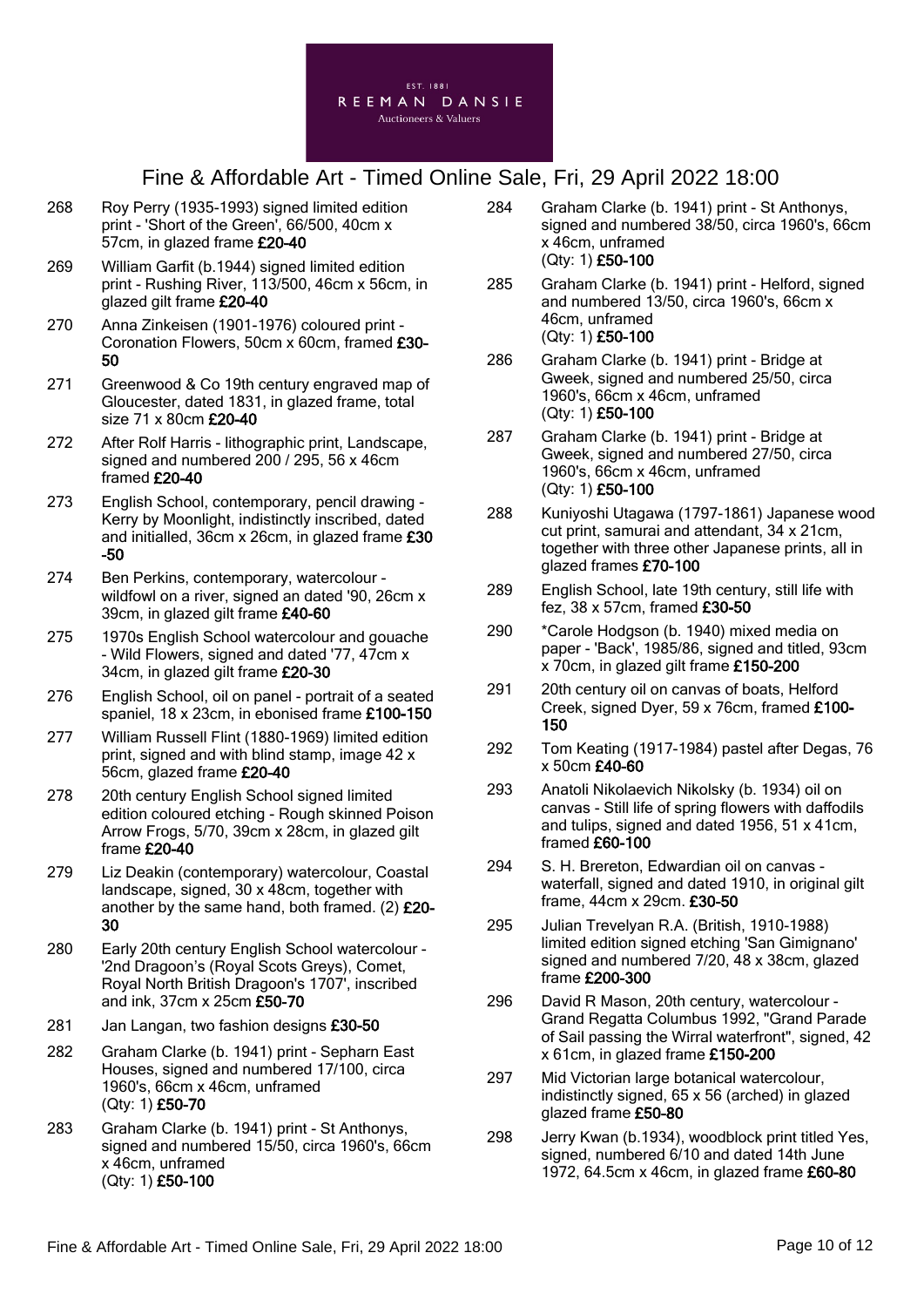

- 299 Ron Sims (1944-2014) signed limited edition woodcut - Abstract Image III, 1/25, 43cm x 20cm in glazed frame £30-50
- 300 Peter Kelly (b.1931) watercolour The West Window, Buttsbury Church, initialled, 50cm x 31cm, in glazed gilt frame £80-120
- 301 Henry Heath, Paul Pry's extrachan-ary peep into Piccadillo, rare hand-coloured etching dated May 29 1826, published by S.W. Fores, 25.5cm x 34cm, framed and glazed Provenance: Andrew Dando Antiques, Bath £120-180
- 302 G.M. Woodward, Insulted Virtue, hand-coloured satirical etching, published 1806 by Rudolph Ackermann, 27cm x 37.5cm, framed and glazed Provenance: Andrew Dando Antiques, Bath £60 -100
- 303 Lars Bo (1924-1999) etching and aquatint, Venetian lagoon, signed, inscribed and numbered 29/30, 24 x 34cm, glazed frame £70- 100
- 304 Puncinello by Victorio Piscopo (1913-2004) numbered edition of 475, with 18 lithographs, unframed, in folio, 74cm x 53cm overall £40-60
- 305 19th century black and white mezzotint The Woodman, in verre eglomise mount and gilt frame, 70cm x 55cm overall £30-50
- 306 Ron Sims (1944-2014) signed monoprint Sculptural Elephant Forms, 45cm x 44cm, in glazed frame £30-50
- 307 English School, late 20th century, mixed media, science fiction scene, 48 x 54cm, glazed frame £25-40
- 308 Pierre Lafillé (1938-2011) watercolour lone figure, 47cm x 31cm, in glazed frame. £50-70
- 309 Jak (1927-1997) pencil, Guinness book of records, signed 45 x 58cm £40-60
- 310 20th century British gouache with pen and ink 'Beating lead', 45cm x 34cm, unframed. (Qty: 1) £40-60
- 311 Pauline Arnold (contemporary) oil on canvas Hunting Landscape, signed and dated 1972, 51 x 78cm, in gilt frame £50-70
- 312 \*John Hanbury Pawle (1915-2010) three unframed studies on paper - one watercolour - Southwold, 51cm x 43cm, together with two Adnams gouache studies dated '95, the first 32cm x 44cm, signed and second 21cm x 30cm. (Qty: 3) £50-80
- 313 Two Chinese watercolours birds, 45cm x 90cm and 44cm x 67cm in glazed frames. (Qty: 2) £20-40
- 314 Zaim Elezi, mid 20th century, Albanian School, oil on canvas - Rural Landscape, 61cm x 51cm, in painted frame £40-60
- 315 Ralph Freeman (b.1945) watercolour abstract, signed and dated 'Freeman '88', 22.5cm x 20.5cm, in glazed frame. (Qty: 1) £50-70
- 316 Emmie Frances Parish, two early 20th century watercolours - Worcestershire landscape, 12.5cm x 17.5cm, inscribed verso and dated 1908, together with another view of Bournemouth beach, signed and dated 1901, 19cm x 32cm, both in glazed frames Provenance: Removed from The Garden House, Hampstead £30-50
- 317 After J. Dearman, set of four hand coloured engravings - Four Seasons, in period rosewood frames, 32cm x 39cm. (4) £20-30
- 318 Set of four Henry Alken hand coloured engravings - coaching scenes, 'The Road', in oak frames, 33cm x 43cm overall, three without glass. (4) £20-30
- 319 Theresa Buxton (1899) watercolour, Walberswick, signed and dated, 18 x 31cm, glazed frame £20-30
- 320 Two pencil signed William Russell Flint prints, first titled - the silver mirror, 28 x 46cm, the other 48 x 58cm £30-50
- 321 Early 20th century sketch book, by Margaret Grubbe, including subjects relating to opera etc. £50-70
- 322 Early 20th century sketchbook, 22cm high £50- 70
- 323 British School watercolour, dressing sails or tanning hides (?), signed indstinctly bottom right, 27 x 38cm £40-60
- 324 40 plates from the 1812 edition of de Buffon's Natural History £40-60
- 325 Abbé de Saint-Non (1730-1792), four original aquatints on two sheets, after the Old Masters, each image 19 x 13cm £60-80
- 326 Sébastien Pontault de Beaulieu (1612-1674), 17th century plan of the City of Marsal en Lorraine £60-80
- 327 Louis Haghe (1806-1895), five lithographs circa 1845, each image 42 x 28cm £40-60
- 328 Charles Conder (1868-1909) lithograph, clowns and figures - ' Harlequin's Courtship', 24 x 39cm, framed £100-150